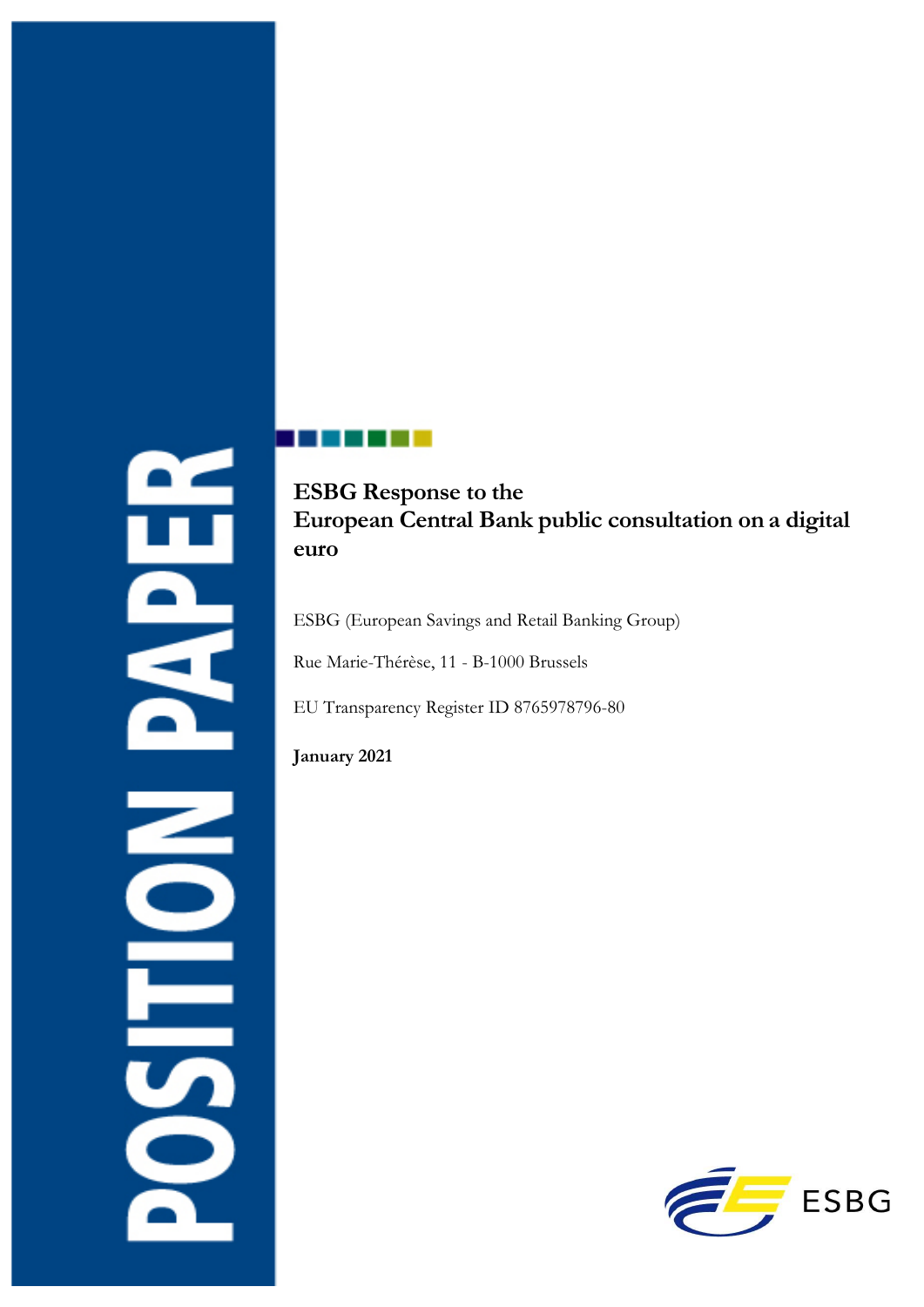

### **ESBG Response to the European Central Bank public consultation on a digital euro**

The European Savings and Retail Banking Group (ESBG) welcomes the opportunity to respond to this public consultation from the ECB on a digital euro.

**All comments are provided from a Member Banks' point of view.** Only the parts that ESBG could comment to as an association of savings and retail banks are contained in this Position Paper. As such, please note that we only responded to the part of the consultation that is seeking feedback from a financial, payment and technology professionals' perspective. The responses are provided on a best effort basis, as the lack of information on key aspects of the project (its main purpose, technical implementation, and functionalities, the role of banks and other Payment Service Providers, the compliance with regulatory checks, as well as the interplay with SCT Inst, just to name a few) prevented us to submit more meaningful answers. In this respect, we would like to point out that the current 'one-size-fits-all' approach cannot be successful in the long run, and we believe further analysis should be carried out before developing a digital euro. Indeed, we believe any new form of currency brings about fundamental challenges and the introduction of a digital euro could have severe impacts on the entire functioning of the EU economy. Going forward, we recommend decisions be taken carefully and with a clear view on the main objectives. ESBG and its Members stand ready to further engage with the ECB and to support the development of a digital euro. **Hence, we would very much welcome a second report on a digital euro that analyses and describes in concrete how a digital euro would work. We also would appreciate a second public consultation before the ECB decides to proceed with an implementing phase.**

Before providing our answers to the actual consultation, we first want to provide some high-level comments that you can find in this section.

### **Main features**

At this stage, we consider that if the ECB aims at developing a retail digital euro that both supports innovation and secures the digital economy, it will be necessary: (i) to complement the existing electronic payments services provided by banks, and (ii) to ensure that a digital euro does not replace the deposit account services provided by banks. A digital euro should be secure, easy to access and use, and adapted to the general public, while respecting existing banking and payment systems. In a second report on a digital euro, we would very much welcome further description as to how a Central Bank Digital Euro (CBDE) could complement – not replace – the existing market for payment services, including SCT Inst, as well as mobile payment services still in launch and market initiatives trying to leverage SCT Inst.

From a different perspective, it would also be crucial to have a clear and easy understanding of the features that would distinguish a digital euro from other forms of euro payments and that would make it attractive for both merchants and customer. Otherwise, without consumers' and merchants' trust, the project is deemed to fail. From this point of view, we believe it should be further assessed what gaps would be filled in by a CBDE, meaning what needs would be addressed by means of a digital euro that a 'physical' euro and the current payment system cannot meet. In doing so, the ECB should also analyse whether current payments solutions could not be simply adjusted to achieve said goals.

Finally, we strongly believe that in case the ECB decided to issue a digital euro, proper safeguards should be in place to ensure all players (i.e., not only consumers, but also merchants) are protected. For instance, if offline transactions are implemented, there is the risk of loss of only locally stored digital euro in case the device used for storage is lost or damaged. Most importantly, we believe under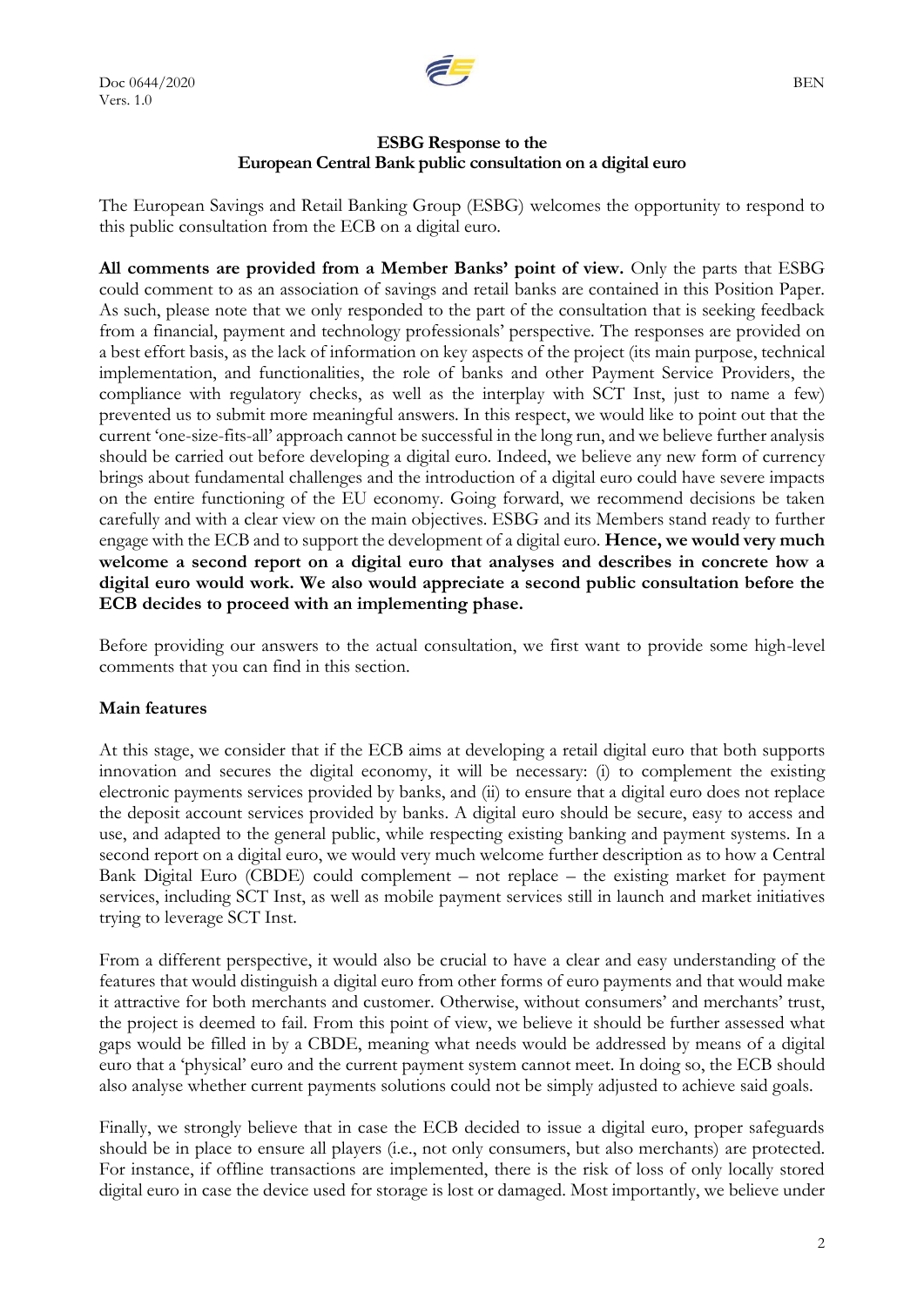

no circumstances should a digital euro undermine the trust in existing means of payments. Additionally, we believe privacy should be protected in any case, and some restrictions or enhanced consent requirements may be necessary to protect consumers from certain business models that may use data on transactions to target ads or offers.

### **User perspective**

We believe that the main features of a CBDE should make it easy to understand and to use for all kind of customers. Besides, if a digital euro does not offer significant benefits when compared to other payment solutions, it will simply not be widely used nor accepted. Putting aside the implementation costs, the ECB and commercial banks may face difficulties in explaining to customers what a digital euro is and why and for what purpose they should use it. Finally, we consider crucial to already develop an exit strategy, in case things do not work out as expected.

With respect to people without a bank account, we are not sure whether that represents an area that really needs coverage in the EU. It should also be considered that, as of today, everyone legally residing in the EU has the right to open a payment account (see the Payment Account Directive, PAD). Provided that any citizen/customer legally residing in the EU has the chance to open a bank account, we think that promoting a CBDE to people who chose not to have a payment account should not be considered a priority.

With respect to people who have disabilities, we believe the concrete implementation features would necessarily depend on the level of disability. For people who have a disability that prevents them from using cash, useful features would imply the option to operate with digital banking/funds transfers via e.g., smartphones and other mobile/electronic devices. For people who have a disability that prevents them from using digital devices, but can operate with cash, it should be considered to implement features that would make a digital euro and its usage similar to physical cash.

### **Impacts on retail banking**

For banks, a retail digital euro consists in a new investment whose primary consequences threaten the economic balance of means of payment with no expected and perceptible benefits (clearing and settlement processing costs, security and resilience of the networks used, management of fraud, disputes, etc). Before issuing a digital euro, overall costs must be estimated and compared with the expected benefits, also considering alternative private-led solutions. Any costs associated with the development should be borne by the Eurosystem. In addition, there must be viable opportunities for the private sector to develop value-added services and generate revenues.

It should also be considered that the introduction of a digital euro might compete with bank deposits, since depositors can be attracted to transform part of their deposits into central bank liabilities. Therefore, issues like the applicable interest rate or the thresholds must be carefully designed due to their potential impact in banks' margin.

### **Impacts on financial stability**

This project could jeopardize financial and prudential balances of banks, by weighing on their solvency and profitability, and by increasing their risks (e.g., transfer of part of demand deposits, risk of bank runs, liquidity gaps, increased cost of refinancing, etc.). All these elements may threaten financial stability, to the detriment of customers and citizens. Therefore, we believe preserving financial stability should be a key goal when designing and deciding to introduce a digital euro. It is especially important that a digital euro does not become an alternative to bank deposits or a currency that will provide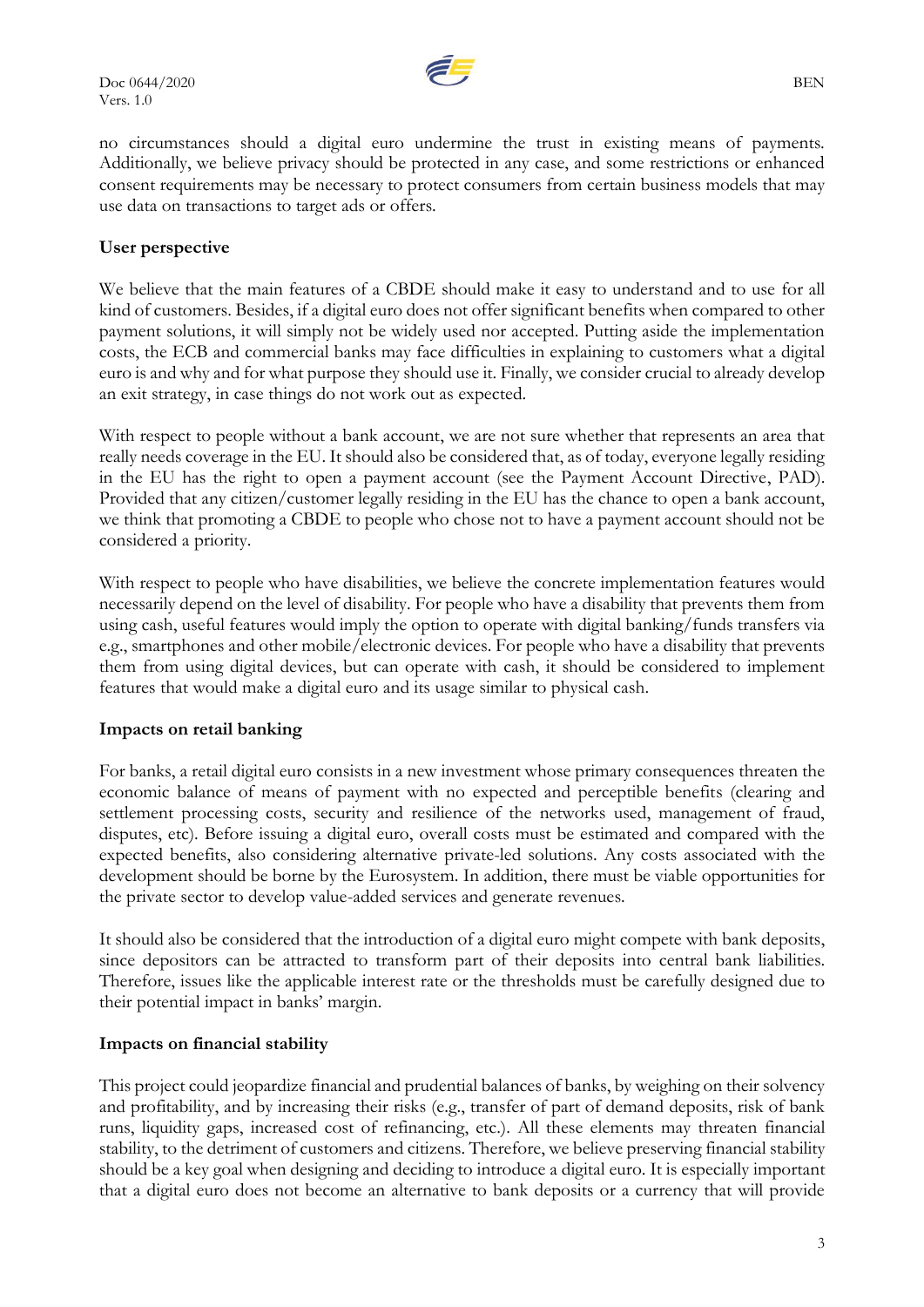$\overline{\mathcal{L}}$  BEN Vers. 1.0



refuge (safe-haven currency). To this end, we believe a digital euro should not be remunerated under any circumstances.

## **European Payments Initiative (EPI)**

It would be a crucial opportunity for the ECB to have an acceptance network for its CBDE at low cost and in the short term, via the EPI wallet. However, it may be difficult to develop a portfolio in which free and paid products for the same use coexist. The question of the business model is central from our point of view: if this issue is not resolved in a reasonable manner, we believe there is the risk a digital euro may disincentivise banks to take part in the EPI project.

### **Intermediation/Competition**

We also believe it is in the interest of central banks to keep the current intermediation role of commercial banks, as the latter already have all the mechanisms in place (AML monitoring, customer profiling via data, customer relations, administrative management, etc.) and do not have the means to replace them. A clear governance framework needs to be agreed upon to ensure that the central bank does not provide end-to-end payment solutions, but instead relies on supervised private institutions in the distribution and provision of user-facing services. In this regard, it is very important to avoid any distortion of competition between regulated and unregulated players. Commercial banks operate the largest electronic payment systems (i.e., cards and SEPA) which have all the characteristics required by regulators. Promoting a system providing a very similar service without regulatory constraints would put them at a structural disadvantage.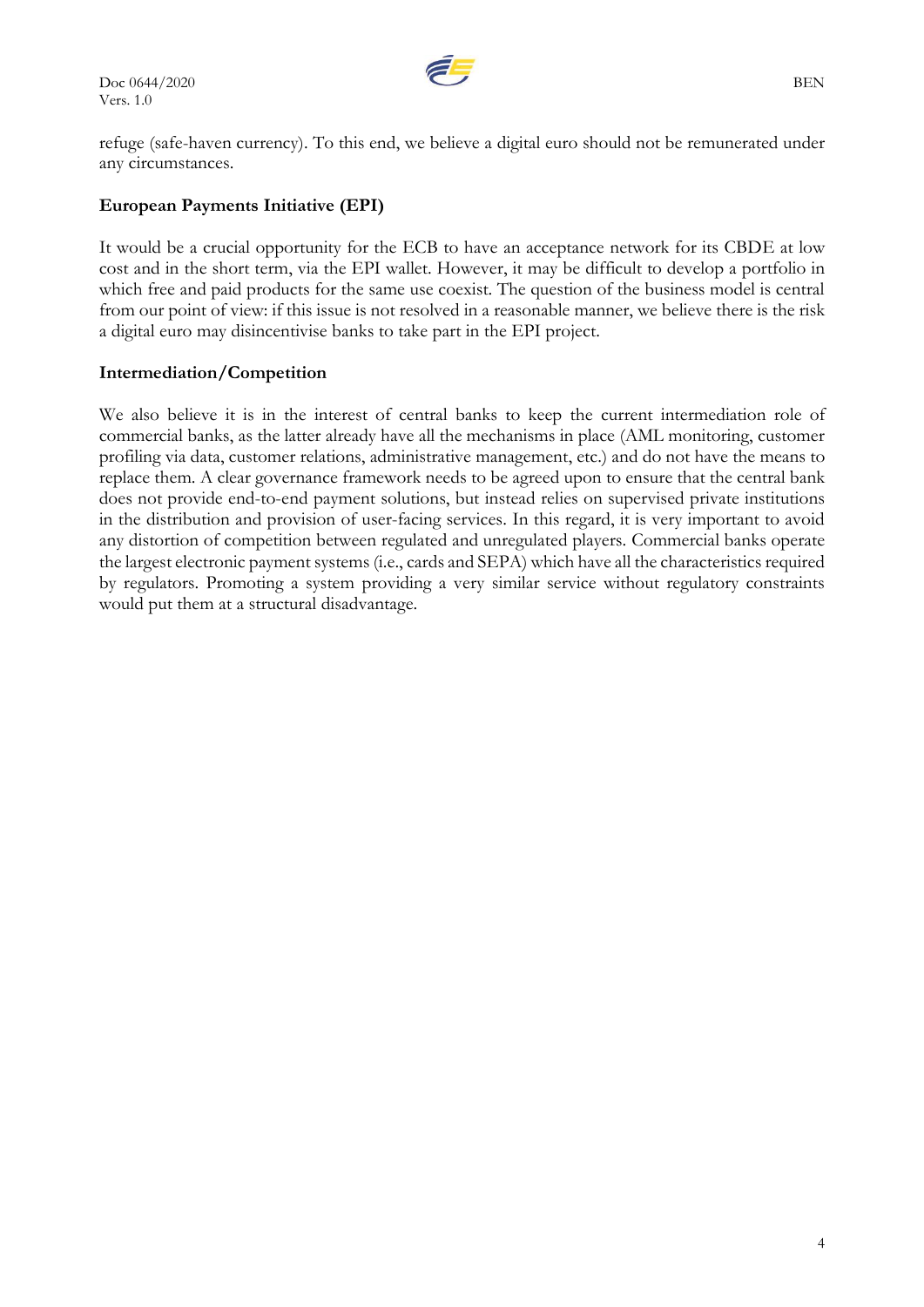# **II. Financial, payment and technology professionals' perspective**

### **1. What role do you see for banks, payment institutions and other commercial entities in providing a digital euro to end users?**

Europe is at the forefront of innovation for retail payments, and especially banks and payments institutions, together with the Eurosystem and National Central Banks (NCBs), provide European citizens with the most efficient payments systems available, including via digital means. The retail payment system is of the highest quality available, and full accessibility has been provided both in terms of physical access (e.g., ATMs and payment terminals have included the latest technology available favouring accessibility; if this were not enough, the recently published Accessibility Directive will ensure every actor complies with strict requirements and provides accessible services in payments) and financial inclusion (the euro area has one of the lowest proportions of unbanked population in the world). We strongly believe allowing banks to maintain their role of intermediaries and distributors of money to the public – as this is currently the case with cash – by building on existing infrastructure will ensure a high level of consumer protection, user experience and trust, as well as financial stability. At the same time, this will ensure the efficiency of the retail payment system and transformation mechanism are preserved.

Simply put, a digital euro is just another currency, which happens to be bound 1:1 to the EUR. Banks should be enabled to offer payment services and electronic funds transfers in digital euro. Accordingly, a digital euro should be integrated into their commercial offers. If deposits were to be made directly to a central bank, this institution would have to maintain customer support, incident reporting and transaction monitoring to minimize the levels of fraud, misuse, and money laundering in the system. As the banking industry already provides such infrastructures, it would be more than reasonable to employ them, especially considering that neither the ECB, nor any other NCB, have sufficient know-how nor experience to provide fast and reliable retail payment infrastructures.

With respect to the end users' trust in a future digital euro, the Eurosystem should acknowledge that banks and payment institutions have been able to provide financial services users and retail payment users with a high level of consumer protection. Besides, commercial banks have the necessary know-how and experience required to deliver fast and reliable retail payments, and have built trustworthy infrastructures in coordination with public bodies. Nowadays, customers (both retail and business) expect banks to provide a full range of payment services; in turn, banks have matured a long experience in providing advice and customer care. Furthermore, customers will expect banks to provide additional services and features on top of a digital euro, as it is now the case with payment services. In this context, who will help customers, if banks do not have a role in distributing a digital euro? And how will banks ensure customers are provided with all the services they need? Moreover, if banks and payment institutions are defined as intermediaries of a digital euro, they will be the most interested parties to deliver the most trustworthy services and user experiences, as they can become a cornerstone of any kind of payment service provided in the euro area.

### *Deposits and financial stability aspects:*

From a purely financial stability perspective, if the state of a bank's balance sheet is questioned by the market or the public, the existing deposit guarantee schemes decrease the incentives for the public to withdraw their money, thus avoiding bank runs. For commercial banks' money covered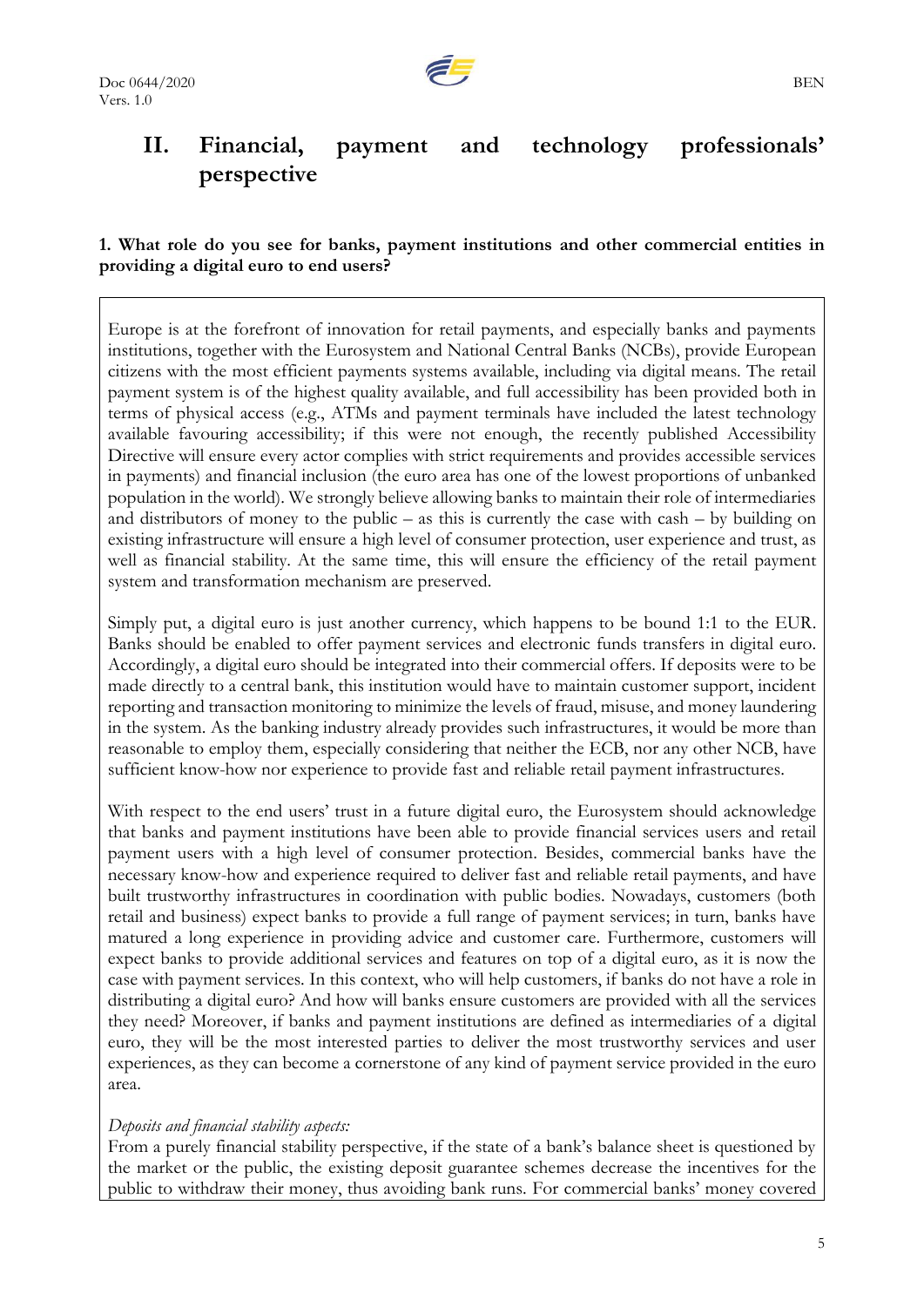

by those deposit guarantee schemes, the difference from central bank money is therefore marginal. Through such schemes, Member States contribute to strengthening the public's confidence in the payment system. However, issuing a digital euro may entail that a big share of deposits will be reallocated to central banks. This would force commercial banks to increase their dependency on market financing, leading to higher loan interest rates for consumers and European SMEs. In the end, this could result in limited access to credit in the real economy. Additionally, even if the liquidity is lent back to commercial banks through operations of monetary policy, this would require commercial banks to keep additional collateral for the central bank liquidity, which in the end could impact prices (especially mortgages and other loans).

In times of financial distress, the demand for a digital euro could increase dramatically, since it would constitute a risk-free asset. This could spur the crisis. Additionally, if all the deposits are made to a central bank in a fully digital system, the risk of "central bank runs" (i.e., flows of money into other central banks, not commercial banks) increases dramatically. A central bank can continue to print money, but it will be more difficult for the country or the region to maintain stability if all the monies are moved to another State as soon as they are issued. As a consequence, we believe the potential impact of a digital euro on bank runs, on banks' current intermediary role, and on their role of credit suppliers need a comprehensive analysis with a cautious approach. Apart from involving regulators, supervisors, governments, and industry representatives, ESBG and its Members recommend this initiative takes into account the expertise of various units/teams within those authorities or institutions, so that coordination, coherence, and strategy are properly previewed and defined. This requires, more specifically, a realistic analysis of the necessity to actually develop and issue a digital euro, in terms of (i) available options for retail payments through digital means, (ii) practical option to remunerate payment accounts, and (iii) benefits and risks for endusers of accessing central bank money.

It follows from the above that it is crucial for the Eurosystem to collaborate and coordinate closely with the industry, clearly defining the role that banks, payment institutions and other actors and intermediaries are expected to play. Such a role will have to be consistent and coherent with the ECB's design of a digital euro and the infrastructure behind it. At the same time, the European Institutions' regulatory and supervisory initiatives impacting the payments and financial services industries will have to be aligned with it. We believe that to achieve that, financial stability considerations, the future of payment services, any public initiative on digital identities, and monetary policy decisions, will have to be considered in a coherent and comprehensive manner. If a digital euro is intended as an alternative to cash, it is likely to attract deposits away from commercial banks. We believe its design should limit excessive decline in commercial banks' deposits to reduce financial stability risks and to ensure that banks can effectively provide financial services. The Central Bank Digital Euro (CBDE) should be a very basic payment product, without embedded incentives to switch from commercial bank money towards a digital euro.

The potential impact of a CBDE might also conflict with the purposes of global bank liquidity regulations adopted after the last financial crisis, i.e., the Liquidity Coverage Ratio (LCR) and the Net Stable Funding Ratio (NSFR). This is especially relevant with regard to the NSFR, since said requirement incentivises banks to use deposits as a funding source over other sources, because the rules backing the metric define deposits as a relatively more secure source of funding than e.g., market financing.

### *Payment system:*

If the ECB intends to build a brand-new payment system, it will need to fulfil all complex service needs that are currently managed by commercial banks. Building such a system would of course imply extensive investments. If, on the other hand, the current payment systems would be used,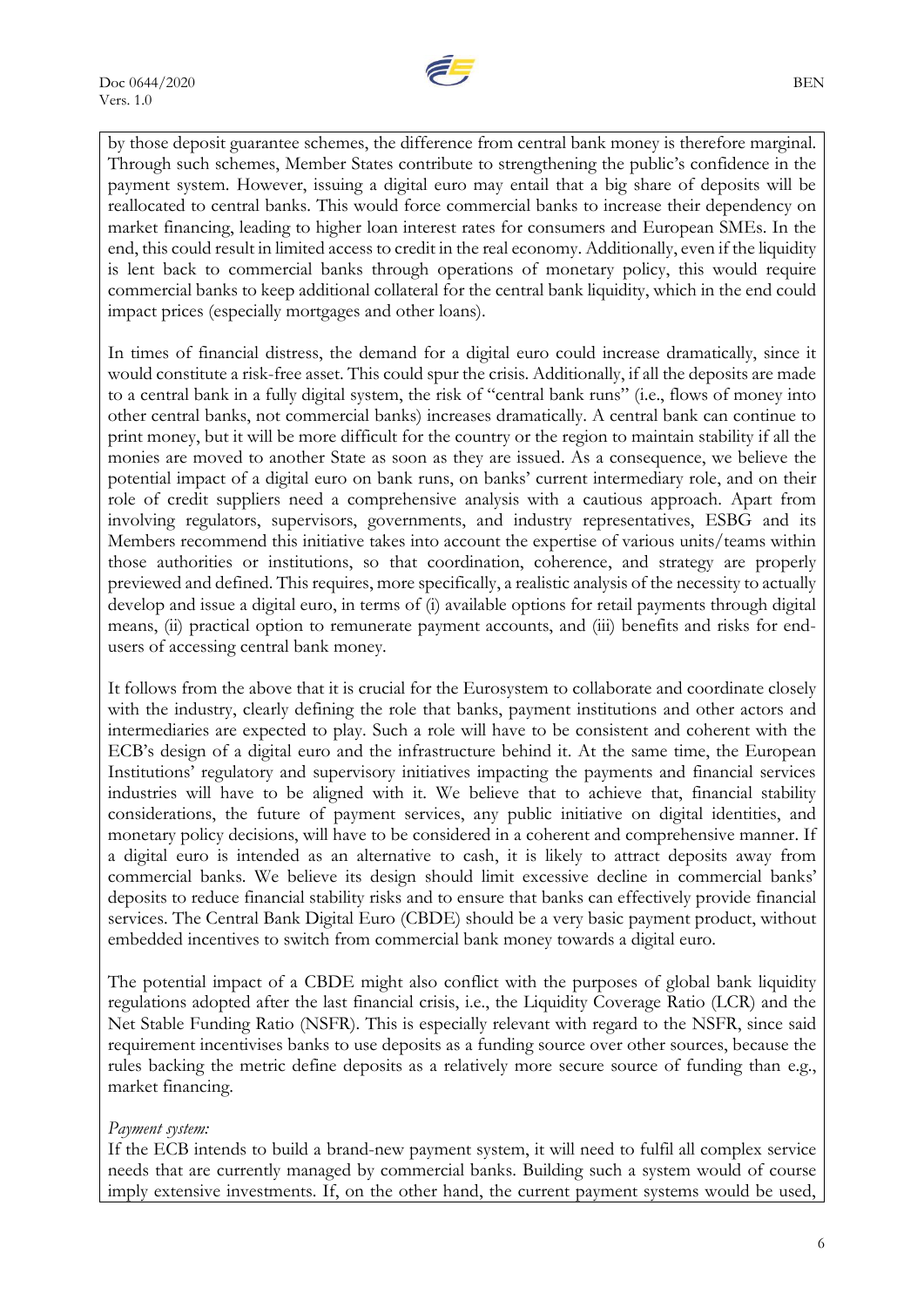

commercial banks and Payment Service Providers (PSPs) could serve as intermediaries to provide digital euros to end users. This would mean that the present payment systems will be connected to the CBDE system. Commercial banks' payments systems have been refined over the years and are today complex, secure and efficient.

### *KYC assessment:*

Under the current system, commercial banks are responsible for Know Your Costumer (KYC) and other Customer Due Diligence (CDD) requirements. We believe the quality, trust, and accessibility of the services connected to a digital euro will require a comprehensive discussion of the available options with the industry, and their roles as intermediaries ought to be clearly defined. If banks were to act as intermediaries and if transactions in digital euro are not part of transactions taking place over accounts of commercial banks, then this would probably require separate systems and controls to be set up. At the same time, if intermediaries are responsible for identifying users of a digital euro and apply to transactions in digital euro similar requirements to those of the current AML/CFT framework, then the Eurosystem will have to closely align its expectations with the industry's capabilities. If KYC and CDD requirements are to be complied in a similar manner but in separate technical systems, then rules governing those requirements and controls will need to be clear since the very beginning, and the allocation of responsibilities and duties of each party will have to be properly defined. This raises questions on the ECBs' and other parties' control functions that needs to be clarified.

In this respect, we believe banks are positioned as the best option to intermediate a digital euro, because of their experience and capabilities to undertake and comply with KYC and CDD requirements, and thanks to the fact that they can provide the most trustworthy solutions on digital identity. However, it should be noted that were commercial banks to undertake such regulatory checks not in their role of intermediaries, but on behalf of the Central Bank, such activity should be remunerated properly, also taking into account the liability burden.

### *Anonymity:*

There might be potential challenges with an anonymous digital euro. Even if the digital euro is limited to a specific maximum amount, there might be a risk that users store the currency in different accounts. It is of utmost importance that any changes in the payments systems do not challenge the well-functioning framework and procedures that banks have established for being compliant with AML/CFT rules and to prevent financial crime. It should also be considered that the AMLD5 introduced clear restrictions on anonymous payment instruments and it is unlikely that a digital euro could ensure more usability than pre-paid anonymous instruments today allow.

**2. A digital euro may allow banks and other entities to offer additional services, on top of simple payments, which could benefit citizens and businesses. What services, functionalities or use cases do you think are feasible and should be considered when developing a digital euro?**

We are aware of the complexity of this project, so we recommend the ECB follows a step-by-step approach and begins with identifying and developing the basic features and services a digital euro should support. Basically, such services would be those connected to already existing payment instruments and payment services and should be aimed at filling the gaps created by the decline on the use of cash. Trust will be key to ensure its success and we believe a digital euro should take advantage of all the existing payments infrastructure and instruments currently available, to minimise implementation and technical costs. Even in a second phase, we believe the Eurosystem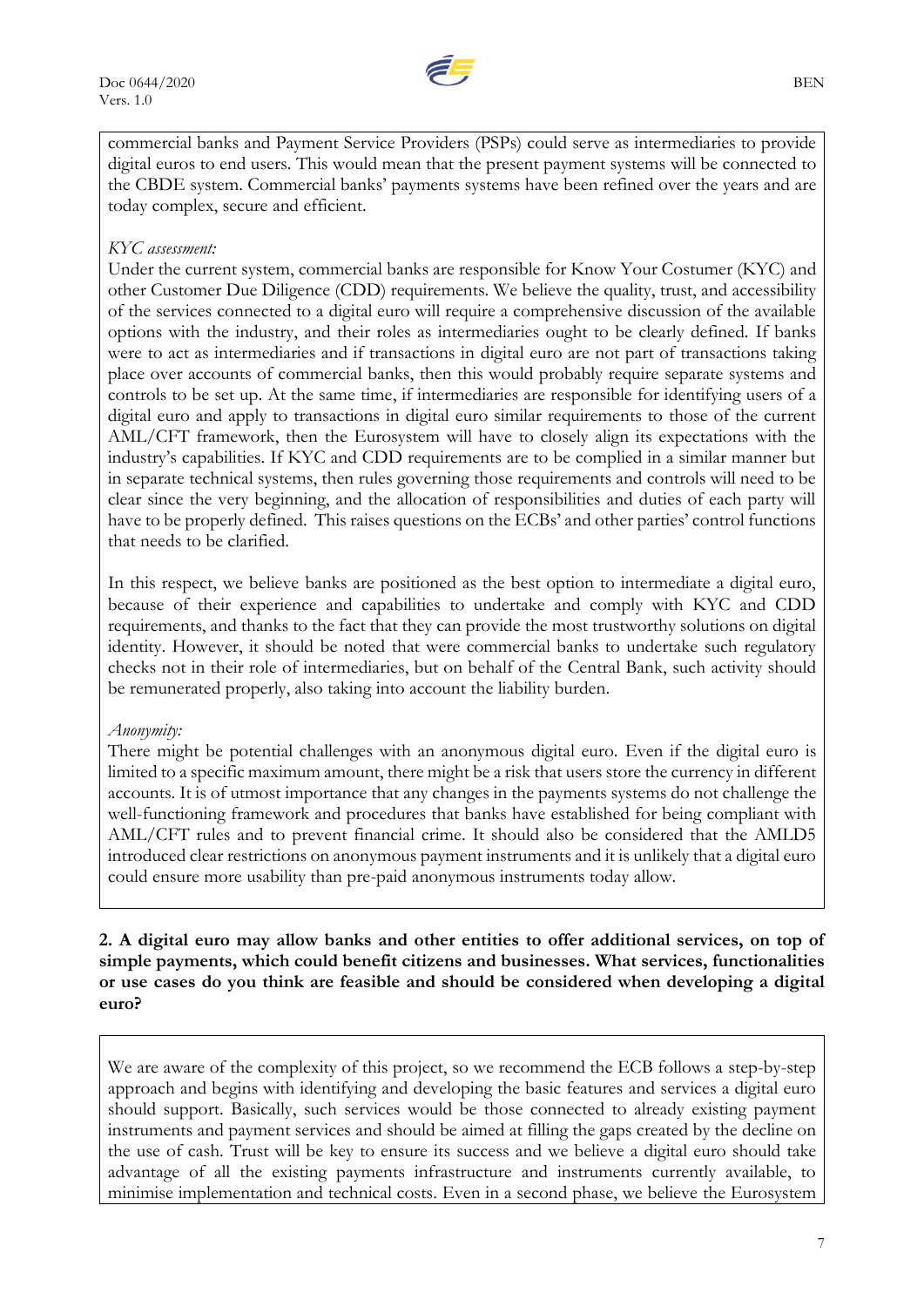

should be cautious in deciding to launch a full-service digital euro without a proper impact analysis and review of the role that intermediaries will be able to provide in practice. The fact that banks can provide value-added services on top of a basic digital euro should not put aside the fact that the industry can hardly identify which are those services that could be offered. These will completely depend upon the final design of the instrument and its infrastructure, and the rapid evolution of technology does not allow for an accurate analysis. Moreover, the payments industry in the euro area already provides the most efficient possible alternatives for retail payments, so there is no clear benefit, from a technical perspective, in providing central bank money through digital means.

If the ECB decides to launch a digital euro, we recommend following a simple approach based on payment functionalities to begin with. As lessons are learnt, additional refinements could be developed. In any event, at this point it is hard to identify the type of services that could be offered beyond some forms of programmable money, as this would critically depend on the final design of the digital euro. We believe a bank that acts as an intermediary for the CBDE could offer to its customers accessing CBDE additional services in competition with other players. Such services would be built on the intermediary service platform of the bank and would not interfere with the CBDE that needs at all times to adhere to its specification and functionality established by the ECB.

On the other hand, it is not clear from the report who would bear the costs of setting up and managing a digital euro. The report states that to satisfy the needs of users, the digital euro should be cheap to use (generating very low costs for users, like physical cash). With such an ambition, it might be difficult to add extra services upon its basic version. More in general, we recommend the ECB bears in mind that it will be of utmost importance that it facilitates the industry and helps it build the necessary infrastructure capabilities. Only a close cooperation with the industry will ensure that value-added services can be built on top of the basic digital euro, thus resulting in a user-friendly experience for end-users.

**3. What requirements (licensing or other) should intermediaries fulfil in order to provide digital euro services to households and businesses? Please base your answer on the current regulatory regime in the European Union.**

The current licenses and requirements to participate in the payments systems are set by historical events with the aim to maintain financial stability and consumer protection. Any new initiative should have the same objectives and should only make adaptations accordingly. Over the last decades, new regulation has forced commercial banks to find an appropriate equilibrium between customer protection and public services on the one hand, and profitability on the other hand. Commercial banks today are heavily regulated entities and must ensure compliance with several pieces of legislation (*inter alia*, KYC, CDD, AML/CFT and GDPR). Over the last years, banks have made huge efforts and have heavily invested to ensure full compliance with prudential regulation and to enhance their expertise, control frameworks, IT systems, etc. We believe this is key for economic and financial stability, especially in times of crisis. As such, we strongly recommend any intermediary licensed to provide digital euro services to households and businesses fulfil the very same regulatory requirements as banks are currently mandated to.

As supervised intermediaries would provide access to the use of a digital euro, new licensing requirements will need to be established. We consider that only PSD2-based account servicing payment service providers (ASPSPs) should be licensed to provide the services of primary intermediaries of a digital euro. As end-users will require a payment account denominated in digital euros, only payment service providers providing and maintaining payment accounts should be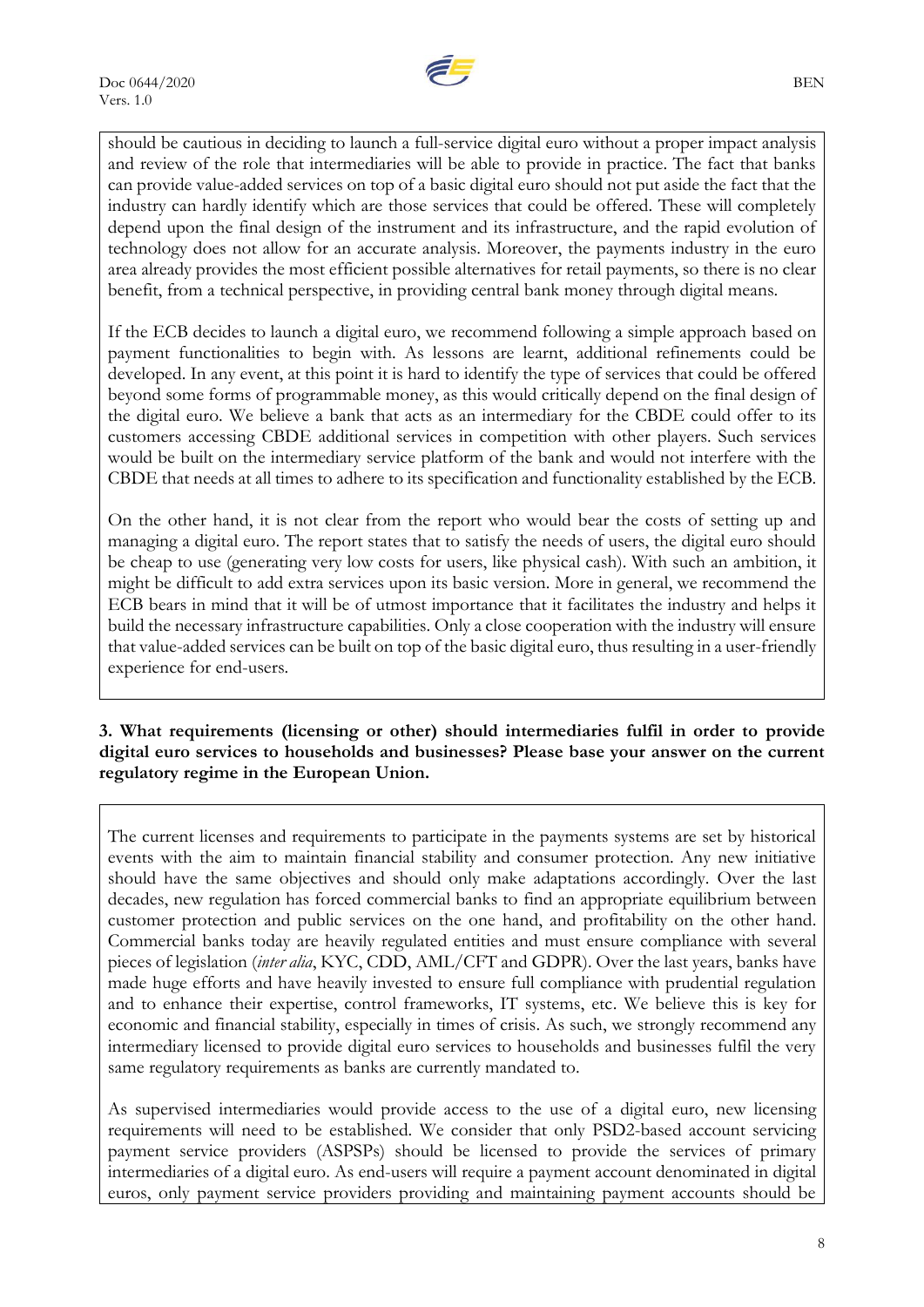

authorised to provide for the "primary" digital euro account of a user. On top of this, other payment service providers would be able to provide payment initiation services, account information services, and other services. But if the logic and risk analysis preceding PSD2 are applied to this case, we consider that ASPSP are the best placed to provide that intermediary role. We believe that mandating all intermediaries providing digital euros to fulfil the same regulatory requirements is also crucial to ensure a level playing field. In this respect, we recommend sticking to the principle "same functionalities, same liabilities, same rules". It is crucial the ECB carefully considers that regulation and supervision will be key elements for the success of the project, as any trust issues towards a digital euro will be passed on the entire Eurosystem.

It should also be noted that according to the recently adopted Retail Payments Strategy, the European Commission will consider extending the scope of the Settlement Finality Directive to include e-money and payment institutions, subject to appropriate supervision and risk mitigation. As of today, these institutions are not under the same supervision and same level of prudential and operational requirements as the European banks. Additionally, the recent proposal for a Regulation on the markets in cryptoassets (MiCA) stipulates the creation of new licenses in the EU, which could be linked to the services to be provided on top of a digital euro. The unification of those two types of licenses could also have an impact on the regulation and supervision on the intermediaries of a digital euro.

### **4. Which solutions are best suited to avoiding counterfeiting and technical mistakes, including by possible intermediaries, to ensure that the amount of digital euro held by users in their digital wallets matches the amount that has been issued by the central bank?**

Among the techniques suggested in the Report, we consider that enabling real-time audits of the systems belonging to supervised intermediaries and end-user devices would consist in the most appropriate solution for all parties involved. Indeed, said solution requires tight integration of all systems in which private and public entities take part, but technical advances allow for the use of cryptographic proof to prove to the central bank that the amounts recorded remain valid. Additionally, this system would be under the control and/or supervision of the Eurosystem. Ideally, it should be combined with a pan-European eID(AS)-based approach, which binds the wallets to a specific (set of) persons or legal entity(ies). We suggest the Eurosystem also address the issue of how to link blockchain and potential APIs, and consequently how to secure said link. Additionally, we are of the view that not every feature should lead to a separate payment scheme, but rather to evolve and extend the digital euro features (programmability, i.e., business logic integration into the payment scheme, including possible automatable and optimisable AML/CFT logic, as well as smart contract functionalities, tokenisation of digital rights, offline capability, etc.) to already existing SEPA schemes.

On the other hand, we argue that with a digital euro it would not be possible to fulfil the requirements of full anonymity (i.e., anonymity on all levels, from counterparty to commercial banks to Central Bank), avoiding counterfeiting and ensuring an efficient system at the same time. Indeed, to be able to combat counterfeiting, each transaction should carry a clear audit trail and be registered in the central bank system, meaning that anonymity cannot be ensured. At the same time, a system where each transaction of a digital euro has its own trail would require a complicated technical system.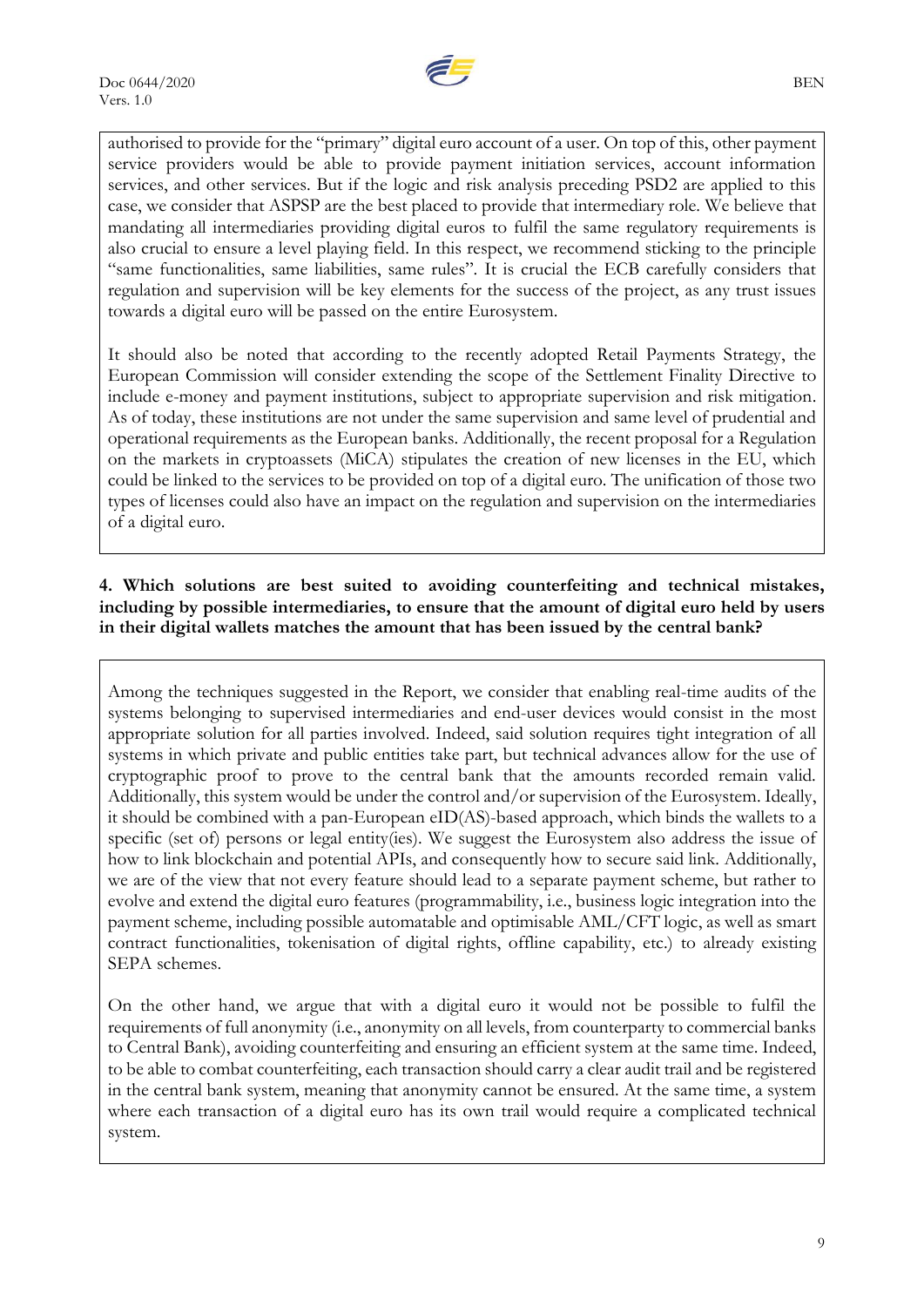

### **5. What technical solutions (back-end infrastructure and/or at device level) could best facilitate cash-like features (e.g., privacy, offline use and usability for vulnerable groups)?**

Cash has distinct intrinsic features – its physical nature, the capacity to ensure privacy in payment transactions and the possibility to be used without any technical infrastructure – that are not (fully) matched by current electronic payment solutions. To match one of the most required features of cash, a digital euro aiming to tackle the decline in the acceptance of cash should permit offline payments. Similarly to how cards ensure their services work offline and in case of power outage, the ECB could build an infrastructure with offline capability making use of Hardware Secure Element (HSE, e.g., the secure chip on a mobile phone) to store sensitive data in a decentralised way. Furthermore, cryptography could be used to depersonalise and decouple transactions from persons, although we do not recommend fully anonymous solutions to ensure compliance with AML/CFT requirements. Physical smart cards that can be charged at ATMs, bank branches or smartphones may be best placed to fit those needs: smart cards would need to be connected to an online digital euro account in order to add a certain amount of digital euro to it, but then transactions between smart cards and payment terminals would be ensured privacy. Another option could be to link the digital euro to a possible future EPI wallet. As for the backend, we would recommend the "decentralized – hybrid bearer digital euro and account-based infrastructure" as it corresponds with the current infrastructure and can therefore be seamlessly integrated. We recommend further to define respective standards or re-use existing settlement standards.

Although we agree on the importance of ensuring that payment solutions are available to vulnerable groups, it is not obvious how a user-friendly solution of a digital euro could be easier to use than todays' existing payments solutions, such as paying with credit card up to a specific amount without code or signature and voice-over devices and functions. We suggest the ECB runs appropriate stock taking exercises to assess the best technical approach on the topic. Furthermore, the necessary inclusion implies to keep the intermediation role of the commercial banks. As neither the Eurosystem nor supervised intermediaries would be interested in allowing for an increase of largevolume anonymous transactions in digital euro, we recommend these offline transactions be limited to low-volume payments. This, in turn, would also help limit the use of a digital euro as an investment vehicle, and focus its design on its use as an instrument for retail payments currently or previously done in cash.

### **6. What should be done to ensure an appropriate degree of privacy and protection of personal data in the use of a digital euro, taking into account anti-money laundering requirements, and combating the financing of terrorism and tax evasion?**

The banking industry is considered as the "notary of flows". Current banking products are not compatible with full anonymity nor with massive offline transactions. These transactions must meet AML/CFT requirements, meaning the need of an at least tokenized solution that would respect regulation and traceability while meeting a certain degree of privacy. The Report on a digital euro states that if users are identified when they first access digital euro services, different degrees of privacy can still be granted by both the issuer (the Eurosystem) and the providers of intermediary services. It further observes that full privacy would be typical of offline digital euro payments, even when users have been identified by the provider(s) of digital euro services beforehand. Overall, we agree with the need to properly identify the parties involving in financial and payment transactions and acknowledge that those objectives have become increasingly significant as digital channels have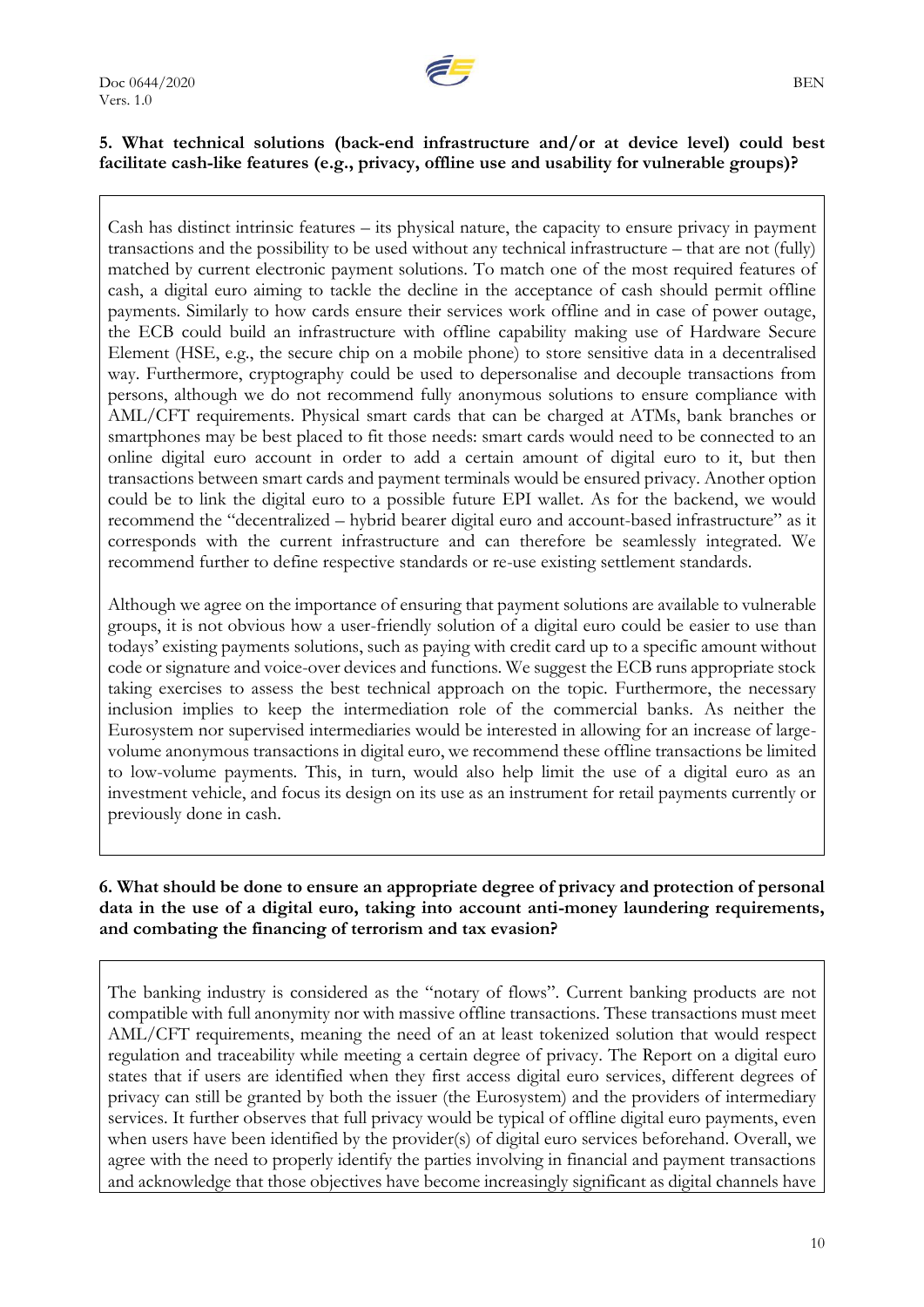

become more relevant. Therefore, any design of a digital euro should respect the full current AML/CFT framework, as well as the existing GDPR and ePrivacy rules.

As such, we consider that any online payment in digital euro should be identified by supervised intermediaries, regardless of the amount of the transaction. In turn, we would support the full respect of privacy and anonymity in low value payments carried out in an offline environment. If the offline use of a digital euro is limited to low value payments, the whole offline system could be designed in a manner that allows for every transaction to respect full privacy of the end user. The connection from the digital channel to the offline means (e.g., smart cards) would necessarily somehow identify the user, but this would resemble the current withdrawal of cash at ATMs and would still respect anonymity in the offline transactions that would follow it. Besides the full compliance with AML/CFT and GDPR requirements and the other measures (also laid down in answers 4 and 5), we suggest implementing the mandatory binding of an European eID(AS)- based identity to a payment instrument.

**7. The central bank could use several instruments to manage the quantity of digital euro in circulation (such as quantity limits or tiered remuneration), ensuring that the transmission of monetary policy would not be affected by shifts of large amounts of commercial bank money to holdings of digital euro.**

**What is your assessment of these and other alternatives from an economic perspective?**

To ensure financial stability and credit intermediation, we believe there must be mechanisms in place that ensure the ECB can manage the quantity of digital euro in circulation. The potential consequences for such limitation should be further elaborated. A limited amount of digital euro for a single account or limitations through remuneration may lead to increased demand for digital euro resulting in different values of commercial bank money and central bank money. In the end, this might impact the value of the euro, which could lead to negative effects on the implementation of the monetary policy measures.

That said, we believe the main objective would be to design a digital euro as a means of payment only, thus avoiding its use as an investment tool. In other words, managing the quantity of digital euro in circulation should be the means to an end, while the end should be to avoid it becomes an investment vehicle. This, in turn, would ensure financial stability. Another aspect that would need to be analysed further is whether or not limitations or remunerations of the digital euro could lead to deposits becoming an instable funding source for commercial banks. This is especially relevant in a crisis situation where depositors might want to shift from bank deposits to CBDEs. This could also negatively impact banks' liquidity levels, resulting in unstable levels of indicators and regulatory requirements such as LCR.

When political reasons call for a respective limit, we do agree with the instruments suggested in the Eurosystem report: the individual limits to holdings in digital euro and/or tiered remuneration. Especially the former limit would ensure the digital euro is designed as a means of payment only, thus avoiding its holding as an investment instrument. Overall, we believe that the aggregate amount of digital euro in circulation will not be as relevant as the individual limit of holdings, which could be set better in coordination with public policy objectives. This option would require: (i) that the Eurosystem applies a "waterfall approach"; and (ii) that every digital euro user is identified during the onboarding process (it would be the only way to avoid the misuse of the digital euro by impersonating multiple users, hence avoiding the individual limits to holdings). The cap should be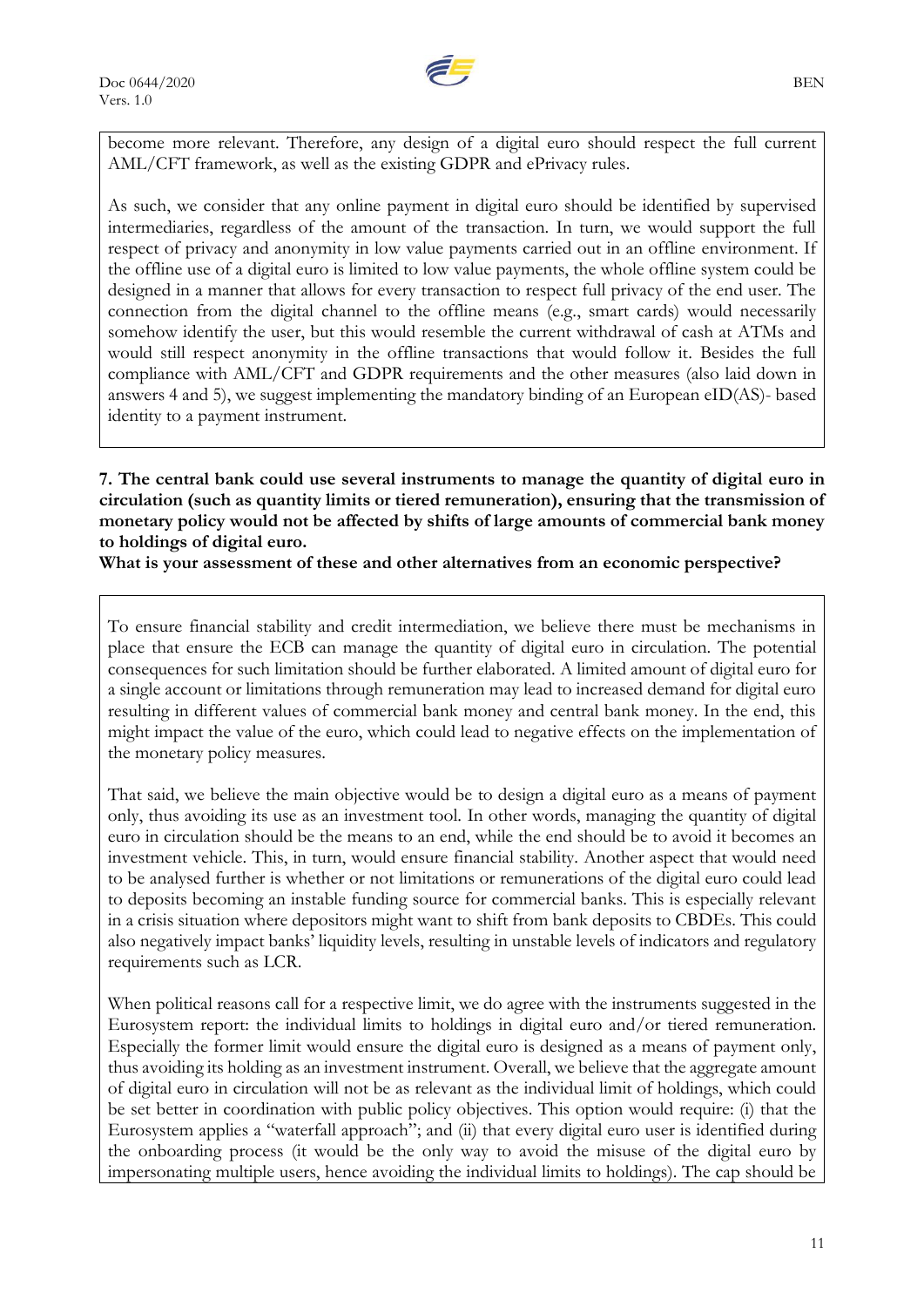

relatively low (notably, in terms of hundreds) and single payments in digital euro should be limited to an amount similar to cash (possibly, within specific time limits).

We consider individual limits to holdings a critical tool to prevent an excessive buildup of liquidity in digital euro accounts or wallets, which could seriously impinge on the transmission of monetary policy through the credit channel as well as raise financial stability issues due to bank runs that could be facilitated by a digital euro. Individual limits could be set, for instance, based on the amount of cash payments that most consumers make during a certain period (say a month) or the amount of cash that consumers typically carry in their wallets. Limits on balances outstanding should be complemented with limits on the number of individual transactions and on cumulative transaction amounts in a given period (per week or per month) to avoid the risk that consumers circumvent balance limits by splitting payments into smaller amounts and instantaneously recharging their digital euro wallets.

As to remuneration, we do not see a good reason for the digital euro to be remunerated while cash is not. This is especially true if the main objective behind the issuance of a digital euro is the need to fill the gaps generated by the decline of the use of cash in the euro area. Furthermore, due to the current zero-interest rate monetary policy (that will probably persist for several more years) any remuneration would encourage end users to hold high amounts of digital euro as an investment tool.

### **8. What is the best way to ensure that tiered remuneration does not negatively affect the usability of a digital euro, including the possibility of using it offline?**

We believe the best approach would be no remuneration for private sector and similar remuneration for commercial banks as with non-digital euro. However, quantitative limits or tiered remuneration could limit the supply, resulting into different values of the digital euro commercial bank money and cash. This could lead to an unstable value of the euro with potential wide-reaching consequences for monetary policy, financial stability, and the wider economy.

Although we agree with the ECB that a digital euro that is available offline would face additional challenges if it were remunerated, we consider that the offline holdings of digital euros should not be remunerated, as currently happens with cash.

We suggest this be further analysed.

### **9. If a digital euro were subject to holding balance limits, what would be the best way to allow incoming payments above that limit to be shifted automatically into the user's private money account (for example, a commercial bank account) without affecting the ease of making and receiving payments?**

As a general remark, it is rather difficult to answer this question without knowing the chosen technology first.

However, in general terms, we agree on the 'waterfall system' envisaged by the ECB in its Report, although such a system would require all payees to hold an (EU-based) account. We believe that with close coordination and cooperation with the Eurosystem and public authorities, the private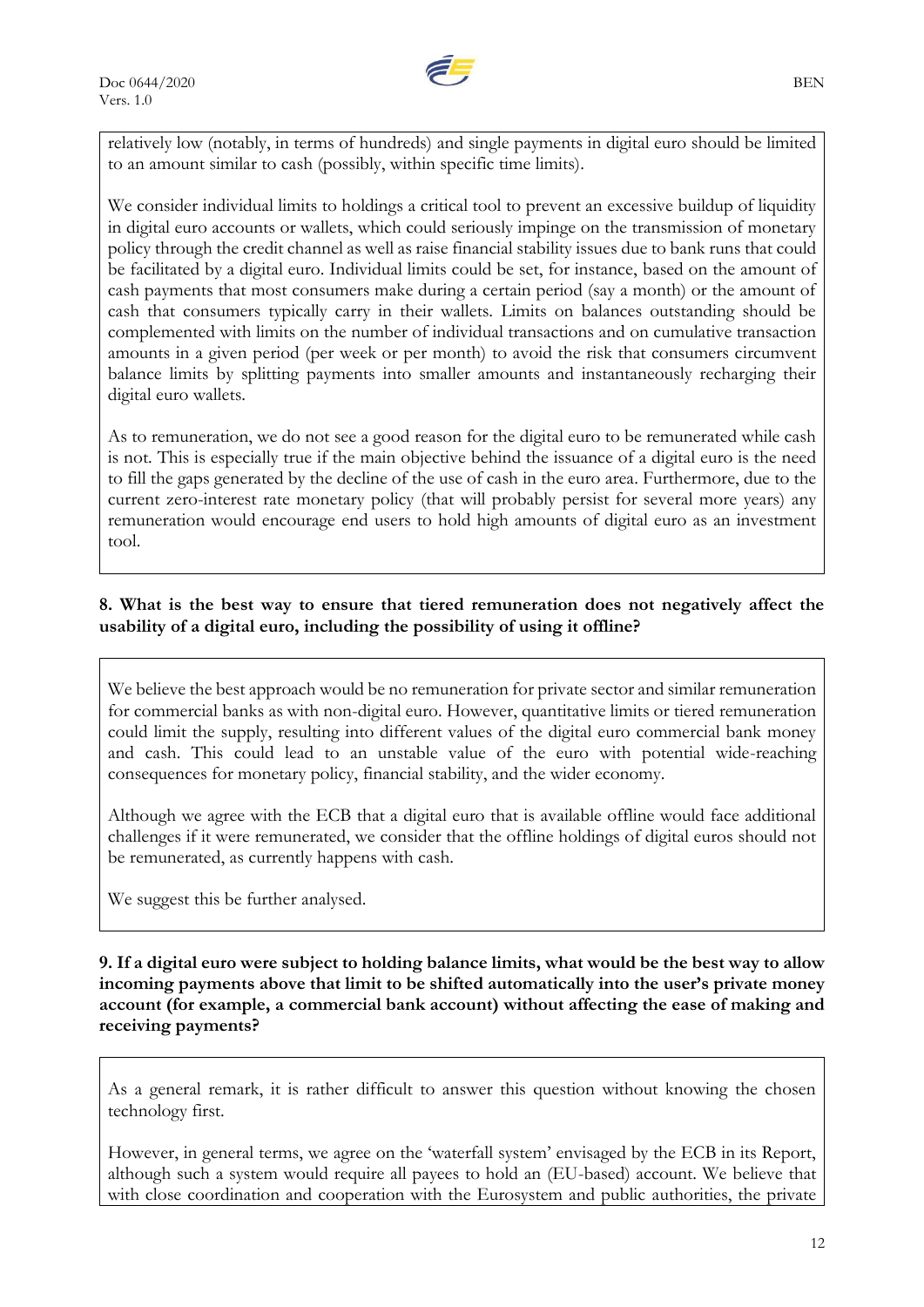

industry is prepared to build the necessary infrastructure for it. That infrastructure could take advantage and be built on top of the existing settlement and clearing infrastructures in the euro area, and the private-public collaboration should provide enough trust on the infrastructure through protocols, standards, and manuals. The Eurosystem could provide the criteria to follow in those cases that required a waterfall approach, and the supervised intermediaries would just need to apply those criteria in the agreed infrastructure.

**10. What would be the best way to integrate a digital euro into existing banking and payment solutions/products (e.g., online and mobile banking, merchant systems)? What potential challenges need to be considered in the design of the technology and standards for the digital euro?**

We believe it is crucial that commercial banks are involved in the digital euro project, at least by giving the user the ability to connect via a user interface, view the details of their digital euro account, and be able to provision or empty their digital euro wallet from or to their regular bank account. Another priority will be to avoid any distortion of competition between regulated and non-regulated actors. Commercial banks operate the largest electronic payment systems (cards & SEPA) with all the features required by the regulators. Promoting a system providing a very similar service without regulatory constraints would put them in a structurally unfavourable situation. The success of a digital euro also relies on the ability to ensure full integration of different end-user access solutions to make digital euro services universally accessible and allow their interoperability with the financial market ecosystem. If the Eurosystem decided to provide digital euro payment devices or applications, they should conform to industry standards to the extent possible, being interoperable with existing market solutions and facilitating inclusion and pan-European integration.

A digital euro could fundamentally change the role of the ECB and commercial banks and nonbank service providers in the financial system. The division of labour hence needs to be very transparent and a clear governance framework needs to be agreed upon – e.g., who owns, administers, develops and is liable for which part of the infrastructure. The central bank should not provide end-to-end payment solutions, but instead rely on supervised private institutions in the distribution and provision of user-facing services, as it happens already.

In line with these considerations, we believe it is of utmost importance that end-user interfaces and back-end infrastructures built for a digital euro are fully interoperable and integrated with the existing infrastructures and payment systems in the euro area. The latter have proved to be as efficient as possible and have quickly accommodated the latest technological advances, with significant efforts undertaken by the private industry to deliver payment services users with the most innovative and efficient payment tools. As such, the Eurosystem should avoid creating a digital euro that competes with those payment solutions and hence integrate with them as much as possible, without undermining said efforts.

We would also like to highlight that PSD2 has been implemented very recently and its impact on the payment services industry is yet to be fully analysed. Moreover, the European payment services industry is under way of supporting a pan-European payment solution (EPI, the European Payments Initiative), which has been taken up with the objective of enhancing the euro area's autonomy and sovereignty in the payment services and technical and digital markets. In this respect, we acknowledge that the ECB is also considering the possible integration of a digital euro into a potential future EPI wallet. However, it may be difficult to develop a wallet in which free and paid products for the same use coexist. The question of the business model is central from our point of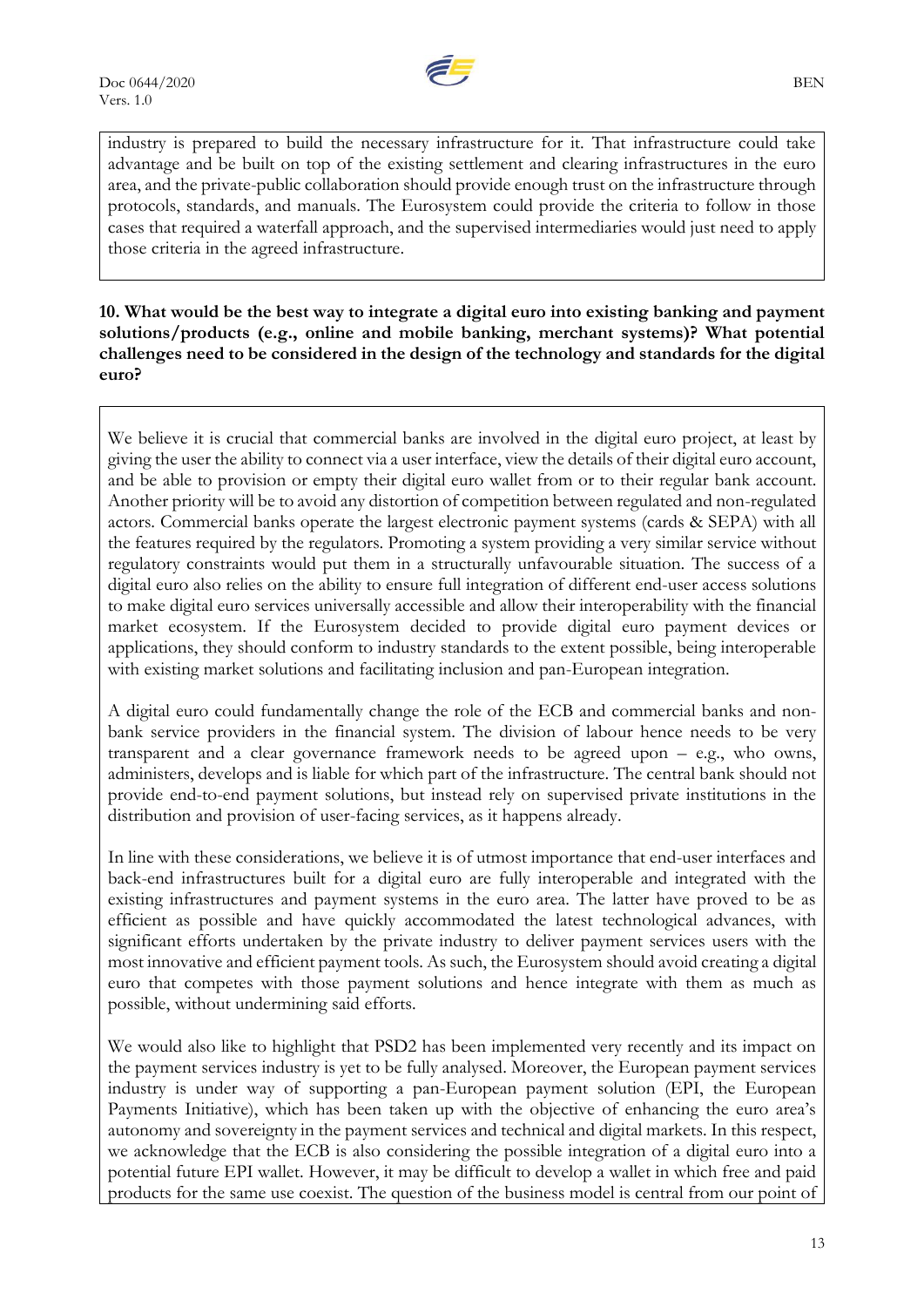

view. Hence, we insist on the fact that it will be necessary for the Eurosystem to ensure a close cooperation, coordination, and integration with the private industry and its infrastructures, systems and solutions, if unintended consequences are to be avoided with the launch of a digital euro.

Finally, if the ECB considers the development of features that would make a digital euro anonymous (i.e., no traceability of transactions), it is not clear who will be conducting all the AML/CFT and other regulatory checks (nor how these will take place). Besides, both the ECB and NCBs will have to necessarily increase their technical capabilities and resources devoted to technical infrastructures. Ensuring interoperability and integration with private solutions, as well as compliance with the most advanced industry standards on emerging technologies, requires the Eurosystem to work under a very innovative approach to payments, and take up on the rhythm at which private actors will want/need to innovate.

### **11. What features should the digital euro have to facilitate cross-currency payments?**

First and foremost, it would be helpful to know if the question relates to exchange between digital euro and commercial foreign currencies or cross-digital currency transactions. Challenges are very different depending on both situations. Besides, it should be highlighted that not all EU Member States adopted the euro as their currency.

In our view, and in general terms, to facilitate accessibility to a digital euro on a cross-border basis, people should be provided with an eID(AS)-based electronic identity. This would help the digital euro become the least vulnerable currency towards financial crime and foster inclusion (refugees, developing country citizens, etc.). At the same time, we would like to point out that the process of facilitating cross-border payments is already ongoing in the banking sector (For instance, SWIFT GPI Instant at global level and P27 in the Nordics). If also a digital euro, or even several different central bank digital currencies (CBDCs), were to manage cross-currency payments, the ECB would need to establish links with other central banks and will have to assume the associated forex risks that today are managed by commercial banks. Different challenges would arise in case the ECB wanted to manage cross-digital currency transactions, as in this case the ECB and other central banks would have to agree on global minimum standards to ensure the interoperability of different central bank digital currencies.

As laid out in the Report on a digital euro, a strong international role of the euro is an important factor in reinforcing European economic autonomy. The issuance of CBDCs by major foreign central banks can enhance the status of other international currencies at the expense of the euro, and in such a situation, the ECB might consider issuing a digital euro in part to support the international role of the euro. Overall, we agree with said ambition, but we do not support the objective of "stimulating demand for the euro among foreign investors" (see p. 14 of the Report). The Eurosystem should keep in mind that the main objective of creating a digital euro is not for it to become an investment tool, and therefore it should not be designed in a manner that it is attractive to be used by foreign investors. As a consequence, we believe that efforts should focus on the interoperability between the infrastructures underpinning the digital euro and other CBDCs, as well as with integration with private solutions that allow for cross-currency payments.

**12. Should the use of the digital euro outside the euro area be limited and, if so, how?**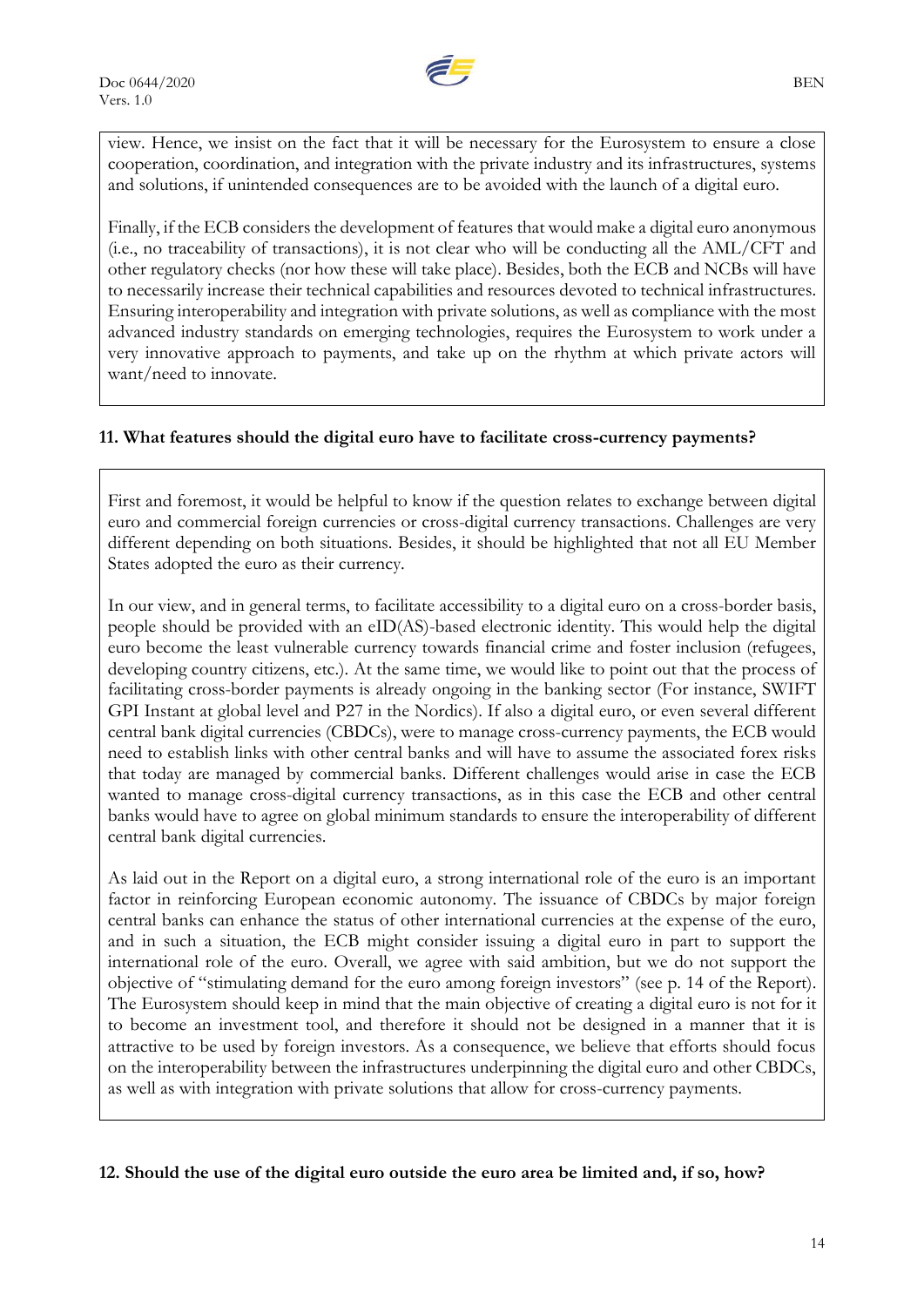

Not by default, as it would probably be difficult to discriminate the use/access to a digital euro towards individuals and corporates outside the euro area, due to legal and single markets perspective. Regardless, we agree with the concerns raised by the ECB on potential negative effects, for example on the foreign exchange rates between different currencies, which could be particularly problematic for countries with fixed exchange rates. Additionally, monetary policy will need to take into consideration all levels of currency and take measures accordingly.

In this respect, we would also welcome further clarification as to how will the ECB manage to maintain a stable amount of digital euro in circulation to minimise monetary impacts. For instance, what would be the impact of large – SEPA and non-SEPA – companies like Amazon amass large quantities of digital euro, thus becoming a 'sink'? Are there any limitations/mitigations foreseen? Besides, does the ECB intend to limit or forbid the usage of a digital euro outside EU/SEPA realm? And if yes, how will the ECB control such limitations/prohibitions in the non-EU/SEPA realm (e.g., only via wallets with European eIDs, similar to the Chinese DCEP approach)?

Although there is no reason – at least in principle – to not allow the use of the digital euro outside the euro area, as long as there is an acceptance network outside the euro area, practical challenges and risks will need to be addressed. For example, in order to become a means of payment also for cross-currency transactions, significant changes for e-commerce providers and merchants would be required to recognise a digital euro payment method and to be able to accept digital euros. In addition: (i) there could be implications for capital flows and the exchange rate of the euro; (ii) there could be knock-on effects on the Eurosystem's monetary policy stance and transmission; (iii) if non-euro area residents were to heavily rebalance their portfolios towards digital euro holdings, the size of and risks to the Eurosystem's balance sheet would increase significantly; (iv) those shifts could also strengthen the euro exchange rate and harm the competitiveness of euro area firms; (v) said shifts could also amplify the real and financial cross-border spill overs of domestic monetary policy shocks by creating a new channel for their propagation; and (vi) could lead to currency substitution in third countries, facilitating a digital "Europeanisation", leading to the full or partial replacement of other currencies with the digital euro for local payments, as a savings vehicle and, ultimately, as the unit of account, significantly impairing monetary policy sovereignty in affected economies. Finally, it might facilitate international criminal activities.

In this context, we consider that the possibility for a digital euro to be used outside the euro area should be limited. In order to do that, specific limits to individual holdings of digital euros could be set, and remuneration should be avoided for non-euro area residents too. Also, the use of digital euro should be limited to tourists and temporary residents, as they are the only that could be affected by the decline in the use of cash and by the availability of other CBDCs to execute payments. As such, for tourists to find it attractive and user-friendly, the use of a digital euro should be available both online and offline, and their onboarding should be made available through digital means, whenever possible. However, this would require a close coordination with public authorities from third countries, and a significant technical effort from all actors providing services related to digital euro.

## **13. Which software and hardware solutions (e.g., mobile phones, computers, smartcards, wearables) could be adapted for a digital euro?**

We believe a digital euro should be easy to access, easy to use, and secure. Using a smartphone would probably be a good option for individuals, however any solution provided on commercial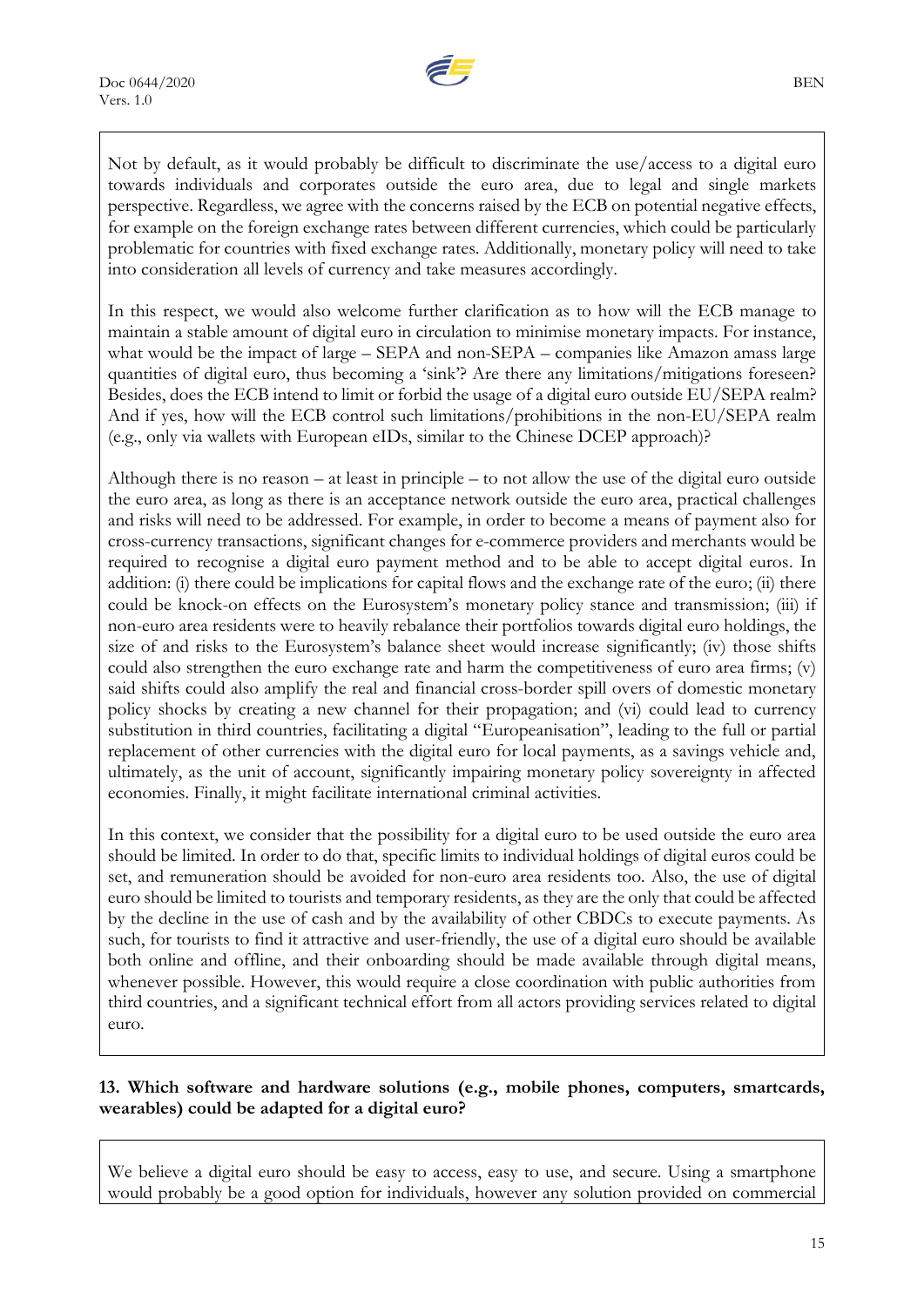

grounds and demanded by consumers will work. For sure hardware solutions such as end-user devices and merchants' acceptance devices will require adaptations, while software solutions, such as web interfaces, digital wallets, and applications, will need to be modified if not developed from scratch in order to provide user-friendly and high-end quality channels to end-users. In this respect, we are of the view that the ECB should bear part of the costs, as all these adaptations and development pursue public policy interests. Additionally, the ECB should play a role in awarenessraising campaigns necessary to implement them correctly and on time. While the private industry would need to make a significant effort to create and maintain those technical solutions, the Eurosystem and other public bodies should make sure they also invest in the success on the implementation of a digital euro.

### **14. What role can you or your organisation play in facilitating the appropriate design and uptake of a digital euro as an effective means of payment?**

ESBG and its Members recommend that savings and retail banks are heavily involved in such a project. We are ready to play our role especially regarding our value-added procedures: KYC, AML/CFT, allow customers to select digital euro as payment means at the Point of Sale and to perform SCT Inst payments via CBDC account, just to name a few. Additionally, banks can provide a view on customer expectations on payments services due to close proximity to customers and long experience in providing the full range of payments customer services and care. In particular, banks could: (i) support in the functional and technical design; (ii) advise and support in the eID(AS based) electronic identity binding and integration; and (iii) act as pilot and prototyping by adopting selected set of friendly employees/customers as pilot users.

A well-functioning payment system is crucial, and we therefore welcome the ECBs report on digital euro. We are welcoming further discussions and dialogue with the ECB with the purpose to find solutions. We stand ready to provide any input and participate in any discussion that central banks would like to have in the continued work on the project of issuing CBDC.

**We very much welcome a second report on a digital euro that analyses and describes in concrete how a digital euro would work, and we would also appreciate a second public consultation before the ECB decides to proceed with an implementing phase.**